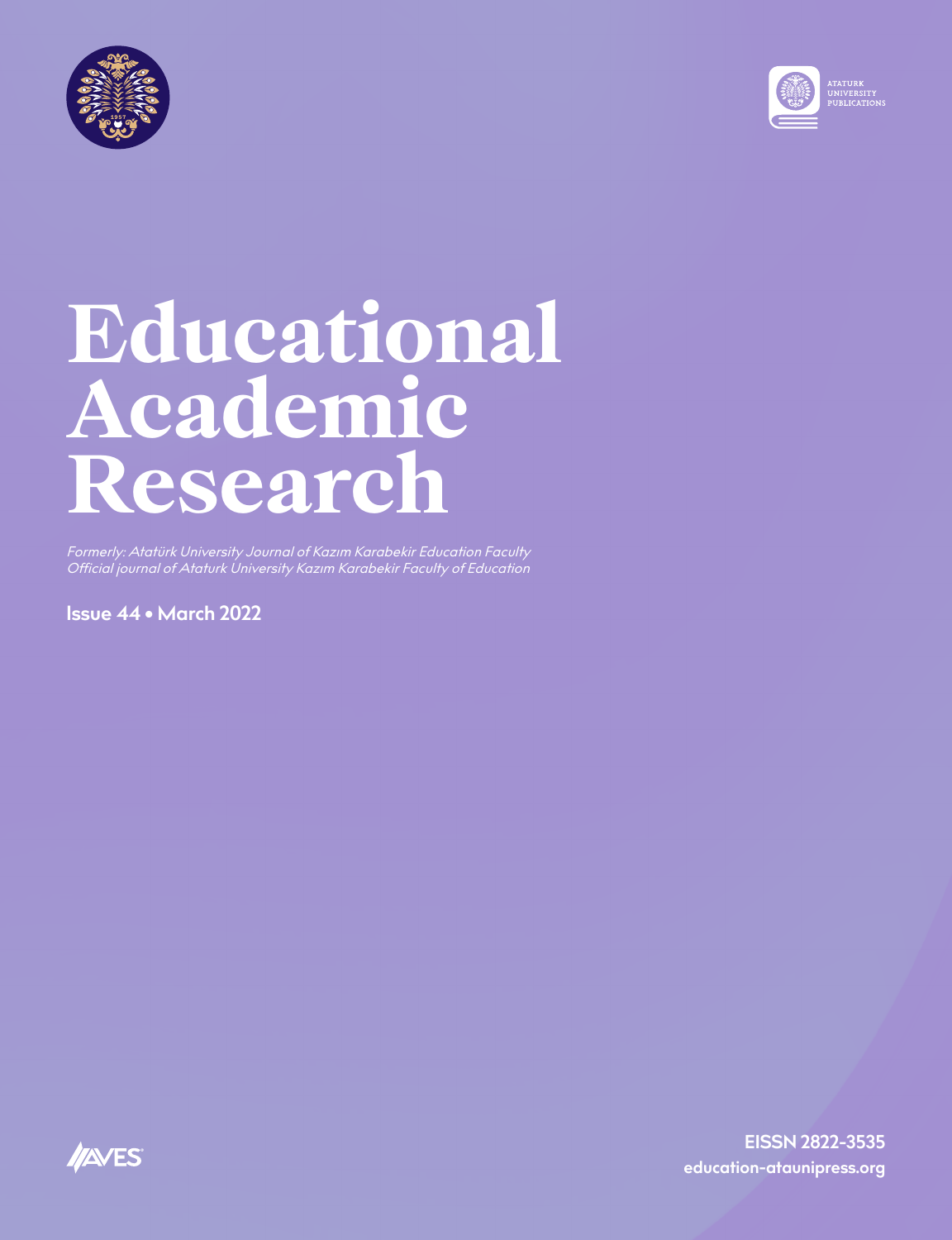#### **Owner**

## Ufuk ŞİMŞEK

Department of Social Studies Education, Atatürk University, Faculty of Kazım Karabekir Education, Erzurum, Turkey

#### **Editors**

#### AdnanTAŞGIN D

Department of Curriculum and Instruction, Atatürk University, Faculty of Kazım Karabekir Education, Erzurum,Turkey

#### Esra MİNDİVANLI AKDOĞAN

Department of Social Studies Education, Atatürk University, Faculty of Kazım Karabekir Education, Erzurum, Turkey

#### SedaOKUMUŞ<sup>D</sup>

Department of Science Education, Atatürk University, Faculty of Kazım Karabekir Education, Erzurum, Turkey

#### **Foreign Language Editors**

#### MerveGECİKLİ D

Department of English Education, Atatürk University, Faculty of Kazım Karabekir Education, Erzurum, Turkey

#### MineYILDIZ<sup>D</sup>

Department of English Education, Atatürk University, Faculty of Kazım Karabekir Education, Erzurum, Turkey

#### **Turkish Language Editors**

#### MülkiyeEzgi İSKENDER<sup>®</sup>

Department of Turkish and Social Sciences Education, Atatürk University, Faculty of Kazım Karabekir Education, Erzurum, Turkey

# Nurullah AYDIN<sup>®</sup>

Department of Turkish Education, Atatürk University, Faculty of Kazım Karabekir Education, Erzurum, Turkey

# **Editor in Chief**

#### AliOsman ENGİN **D**

Department of Curriculum and Instruction, Atatürk University, Faculty of Kazım Karabekir Education, Erzurum, Turkey

# **Editorial Board**

#### Ahmet AYIK

Department of Education Management, Atatürk University, Faculty of Kazım Karabekir Education, Erzurum, Turkey

#### Alptürk AKÇÖLTEKİN

Department of Science Education,Çanakkale Onsekiz Mart University, Faculty of Education, Çanakkale, Turkey

# Alev ÇETİN DOĞAN

Department of Science Education, Gazi University, Faculty Education, Ankara, Turkey

# Alper Cihan KONYALIOĞLU

Department of Mathematics Education, Atatürk University, Faculty of Kazım Karabekir Education, Erzurum, Turkey

#### Ataman KARAÇÖP

Department of Science Education, Kafkas University, Faculty of Dede Korkut Education, Kars, Turkey

## Aylin MENTİŞ KÖKSOY

Department of Classroom Education, Ege University, Faculty Education, İzmir, Turkey

Dursun DİLEK Department of Social Studies Education, Sinop University, Faculty of Education, Sinop Turkey

Eka Cahya PRIMA Science Education, Indonesia University of Education, Bandung, Indonesia

## Engin KURŞUN

Department of Computer and Instructional Technology Education, Atatürk University, Faculty of Kazım Karabekir Education, Erzurum, Turkey

#### Esther Nieto MORENO de DIEZMAS

Language Education, Castilla-La Mancha University, Ciudad Real, Spain

#### Halil TOKCAN

Department of Turkish and Social Sciences Education, Niğde Ömer Halisdemir University, Faculty of Education, Niğde, Turkey

#### Hakan AKDAĞ

Department of Turkish and Social Sciences Education, Mersin University, Faculty of Education, Mersin, Turkey

#### Jon-Chao HONG-

Game-Based Learning and Teaching, National Taiwan Normal University, Taiwan

#### José Manuel MATOS

Mathematics Education, Universidade Nova De Lisboa, Spain

## Kubilay YAZICI

Department of Social Studies Education, Niğde Ömer Halisdemir University, Faculty of Education, Niğde, Turkey

#### Mehmet BAŞTÜRK

Department of Foreign Language Education, Balıkesir University, Necatibey Faculty of Education, Balıkesir, Turkey



**Founder** İbrahim KARA

**General Manager** Ali ŞAHİN

**Publishing Director** Gökhan ÇİMEN

**Editor** Hira Gizem FİDAN **Publications Coordinators** Defne DOĞAN Vuslat TAŞ

**Web Coordinator** Doğan ORUÇ

**Finance Coordinator** Osman YALÇIN

**Contact**

Publisher: Atatürk University Address: Atatürk University, Yakutiye, Erzurum, Turkey

Publishing Service: AVES Address: Büyükdere Cad., 105/9 34394 Şişli, İstanbul, Turkey Phone: +90 212 217 17 00 E-mail: info@avesyayincilik.com Webpage: www.avesyayincilik.com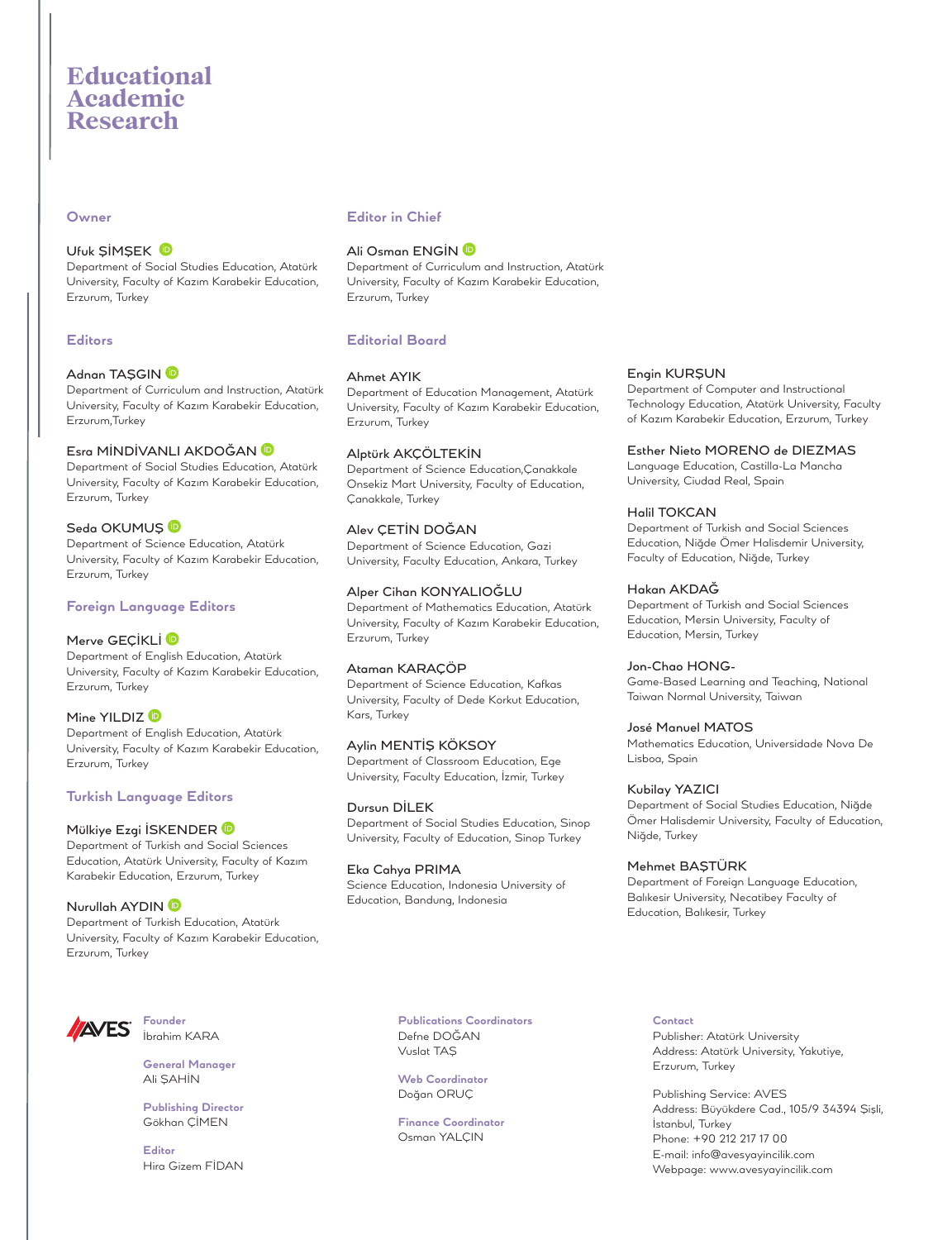#### Mehmet Nuri GÖMLEKSİZ

Department of Education Science, Fırat University, Faculty of Education, Elazığ, Turkey

#### Murat ÇALIŞOĞLU

Department of Social Science, Ağrı İbrahim Çeçen University, Faculty of Education, Ağrı, Turkey

# Mustafa SÖZBİLİR

Department of Mathematics and Science Education, Atatürk University, Faculty of Kazım Karabekir Education, Erzurum, Turkey

#### Nilüfer OKUR AKÇAY

Department of Preschool Education, Ağrı İbrahim Çeçen University, Faculty of Education, Ağrı, **Turkey** 

#### Oğuz DİLMAÇ

Department of Basic Art Education, İzmir Katip Çelebi University, Faculty of Art and Design, İzmir, **Turkey** 

Osman SAMANCI Department of Classroom Education, Atatürk University, Faculty of Kazım Karabekir Education, Erzurum, Turkey

Ovidiu Florin CALTUN Faculty of Physics, Alexandru Ioan Cuza University, Romania

Raşit ZENGİN Department of Mathematics and Science Education, Fırat University, Faculty of Education, Elazığ, Turkey

Ramesh SHARMA Ambedkar University, Delhi, India

Robert ECKHART Department of English, Ohio State University, Ohio, USA

Salih DOĞAN Department of Biology, Erzincan Binali Yıldırım University, Faculty of Science Literature, Erzincan, Turkey

Selahattin KAYMAKÇI Department of Turkish and Social Sciences Education, Kastamonu University, Faculty of Education, Kastamonu, Turkey

Selçuk KARAMAN Department of Management Information Systems, Hacı Bayram Veli University, Faculty of Economics and Administrative Sciences, Ankara, **Turkey** 

#### Stefan RATHERT -

Department of English Language Education, Kahramanmaraş Sütçü İmam University, Faculty of Education, Kahramanmaraş, Turkey

#### Şükrü ADA

Department of Education Management, Bursa Uludağ University, Faculty of Education, Bursa, Turkey

## Ümit ŞİMŞEK

Department of Science Education, Atatürk University, Faculty of Kazım Karabekir Education, Erzurum, Turkey

Yasin DOĞAN Department of Turkish and Social Sciences Education, Pamukkale University, Faculty of Education, Denizli, Turkey

#### Zehra ÖZDİLEK

Department of Mathematics and Science Education, Bursa Uludağ University, Faculty of Education, Bursa, Turkey

#### Zoe MARLOWE

Department of Foreign Language Education, Biruni University, Faculty of Education, İstanbul, **Turkey** 

# **Reviewers of 44'th Issue**

Bayram TAY Kırşehir Ahi Evran University

Canan NAKİBOĞLU Balıkesir University

Fatma ŞAHİN Marmara University

Haluk ÖZMEN Trabzon University

İsa KORKMAZ Necmettin Erbakan University

Kemal YÜRÜMEZOĞLU Dokuz Eylül University

Mehmet KARAKAŞ Artvin Çoruh University

Mustafa ÇELEBİ Erciyes University

Süleyman Sadi SEFEROĞLU Hacettepe University

Adem PEKER Atatürk University

Ahmet AYIK Atatürk University

Ahmet KURNAZ Necmettin Erbakan University

Başak Ümit BOZKURT Bolu Abant İzzet Baysal University

Eda DEMİRHAN Sakarya University

Gökhan ARASTAMAN Hacettepe University

Gökhan UYANIK Kastamonu University

Mukaddes Sakallı DEMİROK Yakın Doğu University

Necdet AYKAÇ Muğla Sıtkı Koçman University

Oktay YAĞIZ Atatürk University

Pınar ŞAFAK Gazi University

Salih AKYILDIZ Trabzon University

Seydi Ahmet SATICI Artvin Çoruh University

Turgay ŞİRİN İstanbul Sabahattin Zaim University

Vural TÜNKLER Süleyman Demirel University

Yener ÖZEN Erzincan Binali Yıldırım University

Zeki AKSU Artvin Çoruh University

Adem YILMAZ Kastamonu University

Didem GÜVEN İstanbul Sabahattin Zaim University

Mehmet Buğra ÖZHAN Atatürk University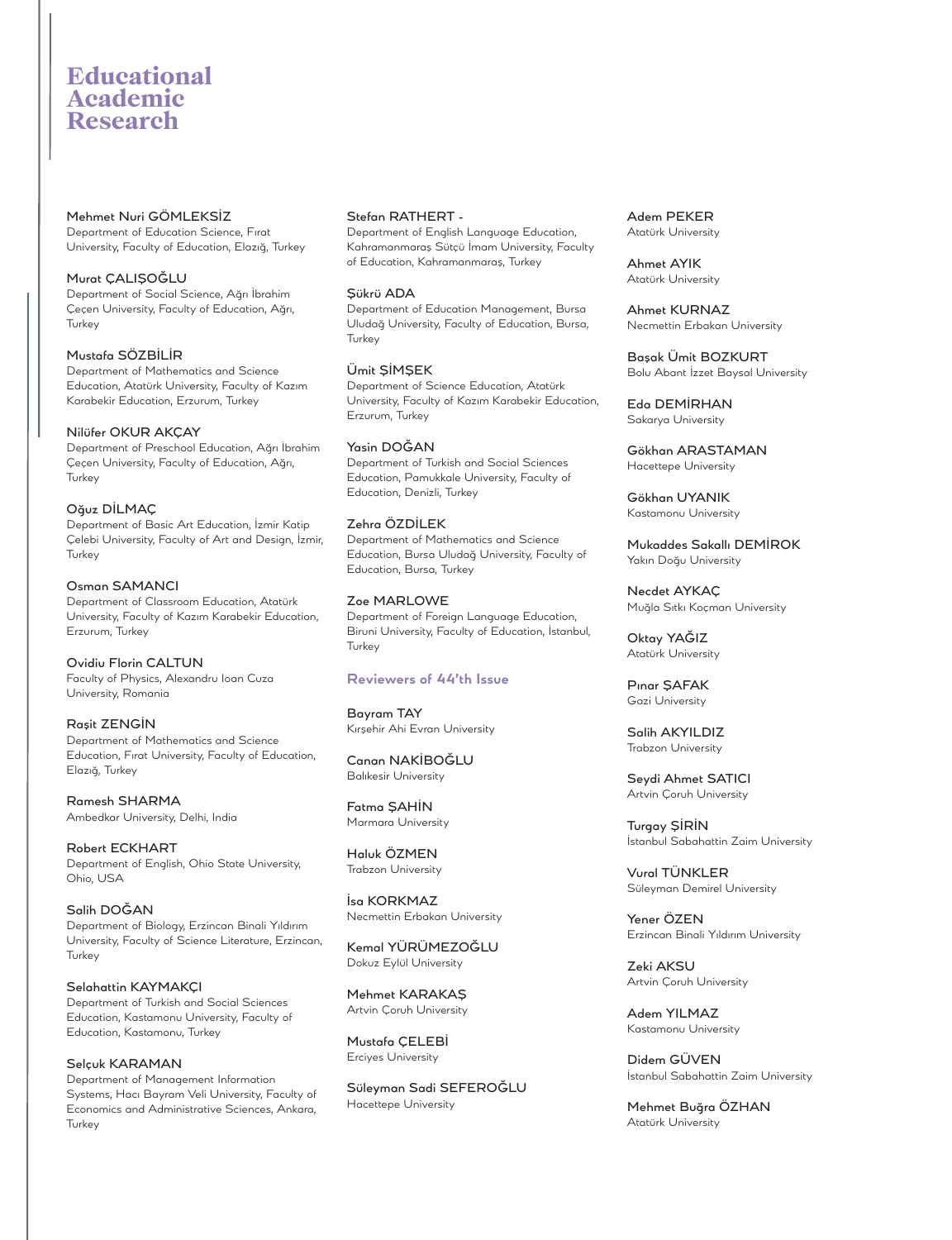Muhammed Said AKAR Erzincan Binali Yıldırım University

Onur BİROL Burdur Mehmet Akif Ersoy University

Özge GÜN Bartın University

Sezai DEMİR Hatay Mustafa Kemal University

Aysun Yeşilyurt ÇETİN Atatürk University

Nurullah AYDIN Atatürk University

Tahir TAĞA Süleyman Demirel University

Gülbeyaz ÜNLÜER Ministry of Education NOTE: This list includes the referees of the articles accepted for publication in this issue and those that were not accepted for publication from the previous issue until this issue.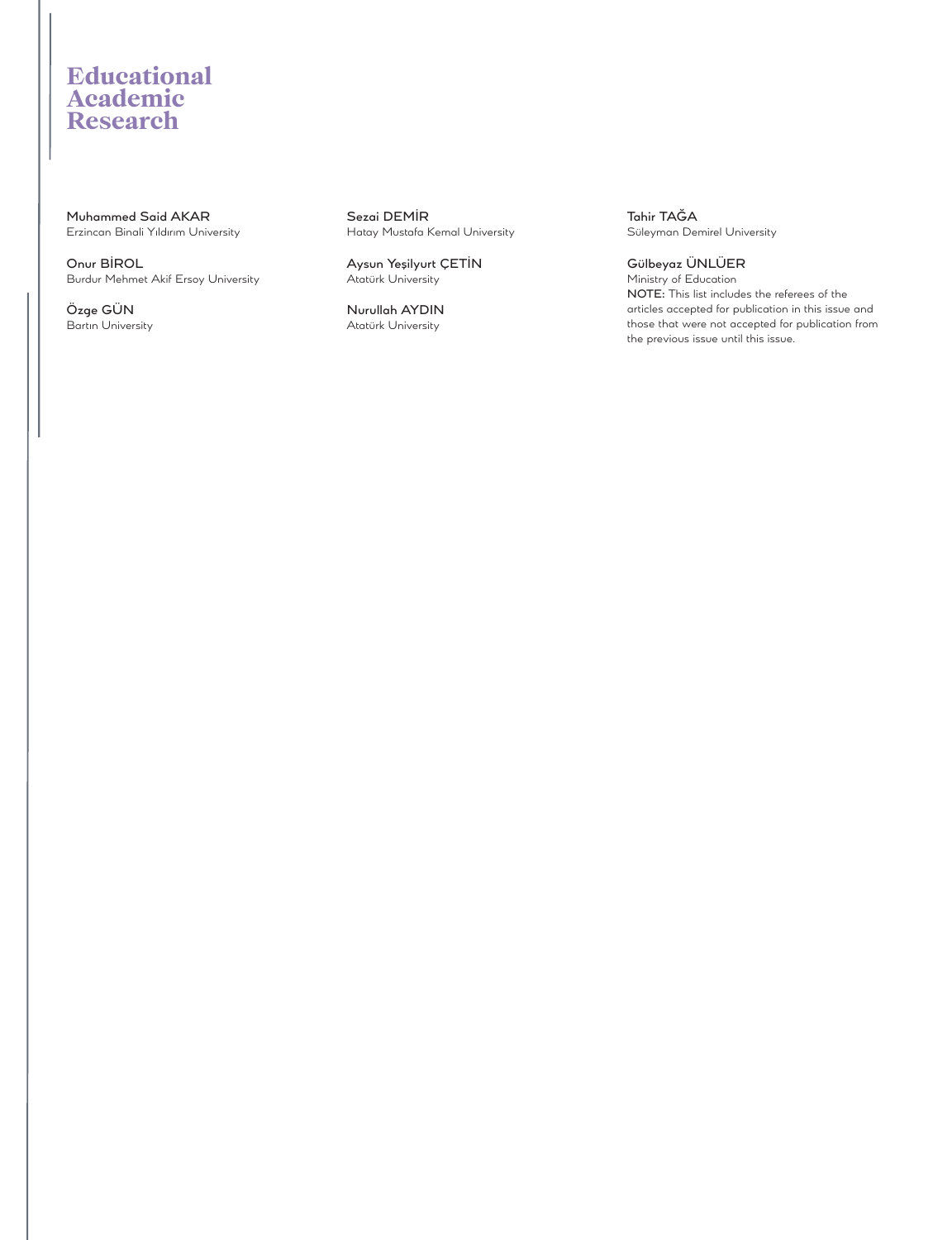# **AIMS AND SCOPE**

Educational Academic Research is a scientific, open access periodical published in accordance with independent, unbiased, and double-blinded peer-review principles.

Educational Academic Research started its publication life in 2003. The journal is the official online-only publication of Atatürk University Kazım Karabekir Faculty of Education and published quarterly in March, June, September and December. The journal is published in Turkish and English.

Educational Academic Research is a peer-reviewed and online-only journal published by Atatürk University Kazım Karabekir Education Faculty.

The journal publishes qualitative and quantitative research articles, especially meta-analysis and meta-synthesis studies, on education and teaching, reviews and theoretical studies related to contemporary literature on education. The primary purpose of the journal is to share the scientific information produced in the field of education on a broad platform. In this respect, the journal aims to bring together researchers, education practitioners, and politicians of education at a common point. The journal focuses on research that will lead to the solution of educational problems, the quality of education in education and the production of new information. Studies conducted with teacher candidates are not accepted in the journal.

The editorial and publication processes of the journal are shaped in accordance with the guidelines of the Council of Science Editors (CSE), Committee on Publication Ethics (COPE), European Association of Science Editors (EASE), and National Information Standards Organization (NISO). The journal conforms with the Principles of Transparency and Best Practice in Scholarly Publishing (doaj.org/bestpractice).

Educational Academic Research is currently indexed in TUBITAK ULAKBIM TR Index.

All expenses of the journal are covered by the Atatürk University Kazım Karabekir Education Faculty. Processing and publication are free of charge with the journal. No fees are requested from the authors at any point throughout the evaluation and publication process. All manuscripts must be submitted via the online submission system, which is available at https://education-ataunipress.org/. The journal guidelines, technical information, and the required forms are available on the journal's web page.

Statements or opinions expressed in the manuscripts published in the journal reflect the views of the author(s) and not the opinions of the Atatürk University Kazım Karabekir Education Faculty, editors, editorial board, and/or publisher; the editors, editorial board, and publisher disclaim any responsibility or liability for such materials.

Educational Academic Research is an open access publication and the journal's publication model is based on Budapest Open Access Initiative (BOAI) declaration. Journal's archive is available online, free of charge at https://education-ataunipress.org/. Educational Academic Research's content is licensed under a Creative Commons Attribution-NonCommercial 4.0 International License.

You can find the current version of the Instructions to Authors at https://education-ataunipress.org/.

Editor: Ali Osman ENGİN Address: Atatürk University, Kâzım Karabekir Education Faculty, Erzurum, Turkey Phone: +90 442 231 35 50 E-mail: aliosman.engin@atauni.edu.tr

Publisher: Atatürk University Address: Atatürk University, Yakutiye, Erzurum, Turkey

Publishing Service: AVES Address: Büyükdere Cad., 105/9 34394 Şişli, İstanbul, Turkey Phone: +90 212 217 17 00 E-mail: info@avesyayincilik.com Webpage: www.avesyayincilik.com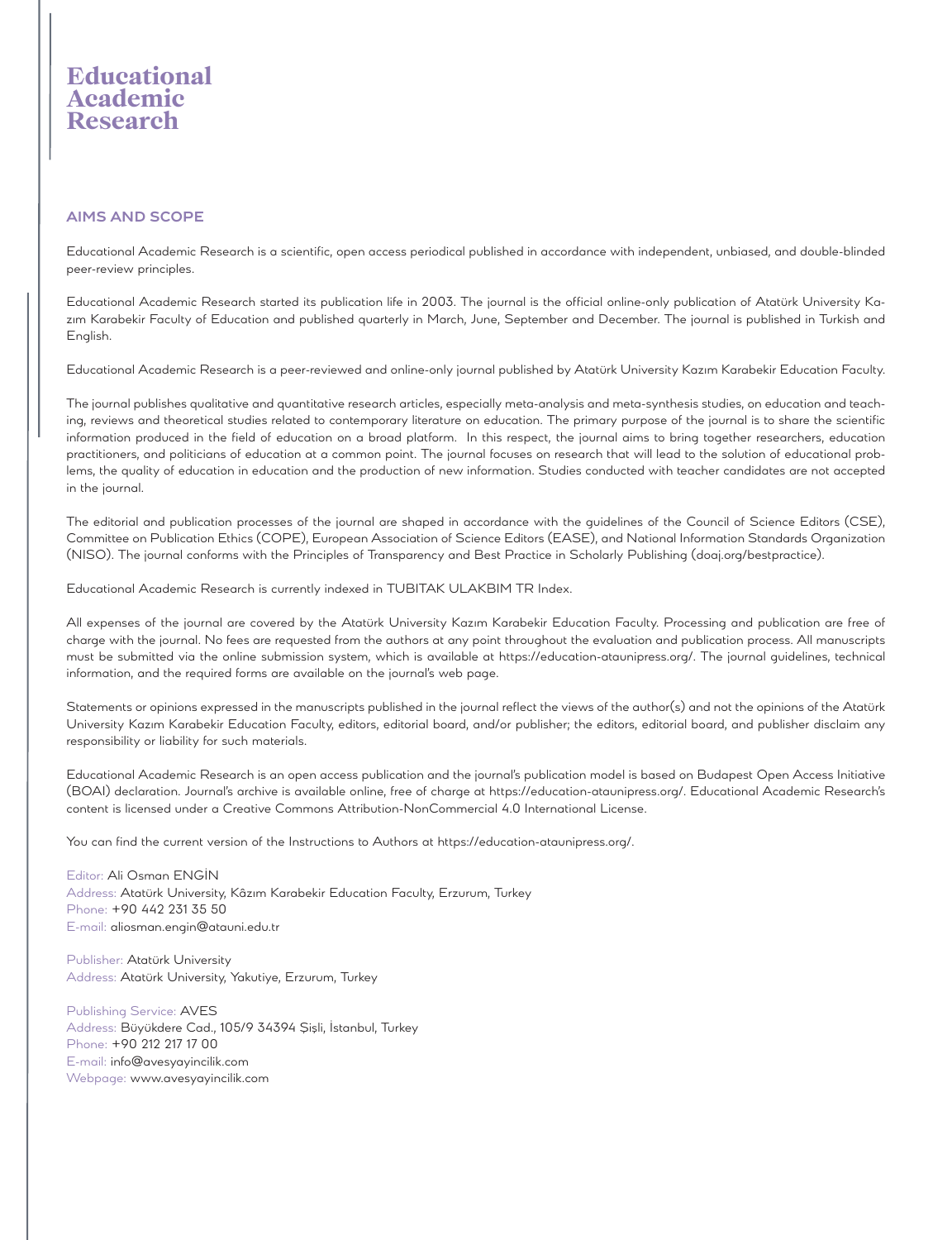# **AMAÇ VE KAPSAM**

Educational Academic Research bağımsız, tarafsız ve çift kör hakemlik ilkelerine uygun olarak yayınlanan bilimsel, açık erişimli bir süreli yayındır.

Educational Academic Research 2003 yılında yayın hayatına başlamıştır. Dergi, Atatürk Üniversitesi Kâzım Karabekir Eğitim Fakültesi'nin sadece internet üzerinden yayınlanan resmi yayınıdır ve Mart, Haziran, Eylül ve Aralık aylarında üç ayda bir yayınlanır. Dergi Türkçe ve İngilizce olarak yayınlanmaktadır.

Dergi, eğitim ve öğretimle ilgili başta meta-analiz ve meta-sentez çalışmaları olmak üzere nitel ve nicel araştırma makaleleri, derlemeler ve çağdaş eğitim literatürü ile ilgili kuramsal çalışmalar yayınlar. Derginin temel amacı, eğitim alanında üretilen bilimsel bilgileri geniş bir platformda paylaşmaktır. Bu doğrultuda dergi, araştırmacıları, eğitim uygulayıcılarını ve eğitim politikacılarını ortak bir noktada buluşturmayı amaçlamaktadır. Dergi, eğitim sorunlarının çözümüne, eğitimde eğitimin kalitesine ve yeni bilgilerin üretilmesine yol açacak araştırmalara odaklanmaktadır. Dergiye öğretmen adayları ile yapılan çalışmalar kabul edilmemektedir.

Derginin editöryel ve yayın süreçleri Council of Science Editors (CSE), Committee on Publication Ethics (COPE), European Association of Science Editors (EASE) ve National Information Standards Organization (NISO) kılavuzlarına uygun olarak biçimlendirilmiştir. Educational Academic Research' ün editöryel ve yayın süreçleri, Akademik Yayıncılıkta Şeffaflık ve En İyi Uygulama (doaj.org/bestpractice) ilkelerine uygun olarak yürütülmektedir.

Educational Academic Research, TÜBİTAK ULAKBİM TR Dizin tarafından indekslenmektedir.

Derginin tüm masrafları Atatürk Üniversitesi Kazım Karabekir Eğitim Fakültesi tarafından karşılanmaktadır. Makale değerlendirme ve yayın işlemleri için yazarlardan ücret talep edilmemektedir. Tüm makaleler https://education-ataunipress.org/ sayfasındaki online makale değerlendirme sistemi kullanılarak dergiye gönderilmelidir. Derginin yazım kurallarına, gerekli formlara ve dergiyle ilgili diğer bilgilere web sayfasından erişilebilir.

Dergide yayınlanan makalelerde ifade edilen bilgi, fikir ve görüşler Atatürk Üniversitesi Kazım Karabekir Eğitim Fakültesi, Baş Editör, Editörler, Yayın Kurulu ve Yayıncı'nın değil, yazar(lar)ın bilgi ve görüşlerini yansıtır. Baş Editör, Editörler, Yayın Kurulu ve Yayıncı, bu gibi yazarlara ait bilgi ve görüşler için hiçbir sorumluluk ya da yükümlülük kabul etmemektedir.

Educational Academic Research yayınlanma modeli Budapeşte Açık Erişim Girişimi (BOAI) bildirgesine dayanan açık erişimli bilimsel bir dergidir. Derginin arşivine https://education-ataunipress.org/ adresinden ücretsiz olarak erişilebilir. Educational Academic Research'nin içeriği, Creative Commons Alıntı-GayriTicari 4.0 (CC BY-NC) Uluslararası Lisansı ile yayınlanmaktadır.

Yazarlara Bilgi'nin güncel versiyonuna https://education-ataunipress.org/ adresinden ulaşabilirsiniz.

Editör: Ali Osman ENGİN Adres: Atatürk Üniversitesi Kazım Karabekir Eğitim Fakültesi, Erzurum, Türkiye Tel: +90 442 231 35 50 E-posta: aliosman.engin@atauni.edu.tr

Yayıncı: Atatürk Üniversitesi Adres: Atatürk Üniversitesi, Yakutiye, Erzurum, Türkiye

Yayınevi: AVES Adres: Büyükdere Cad., 105/9 34394 Şişli, İstanbul, Türkiye Tel: +90 212 217 17 00 E-posta: info@avesyayincilik.com Web: www.avesyayincilik.com